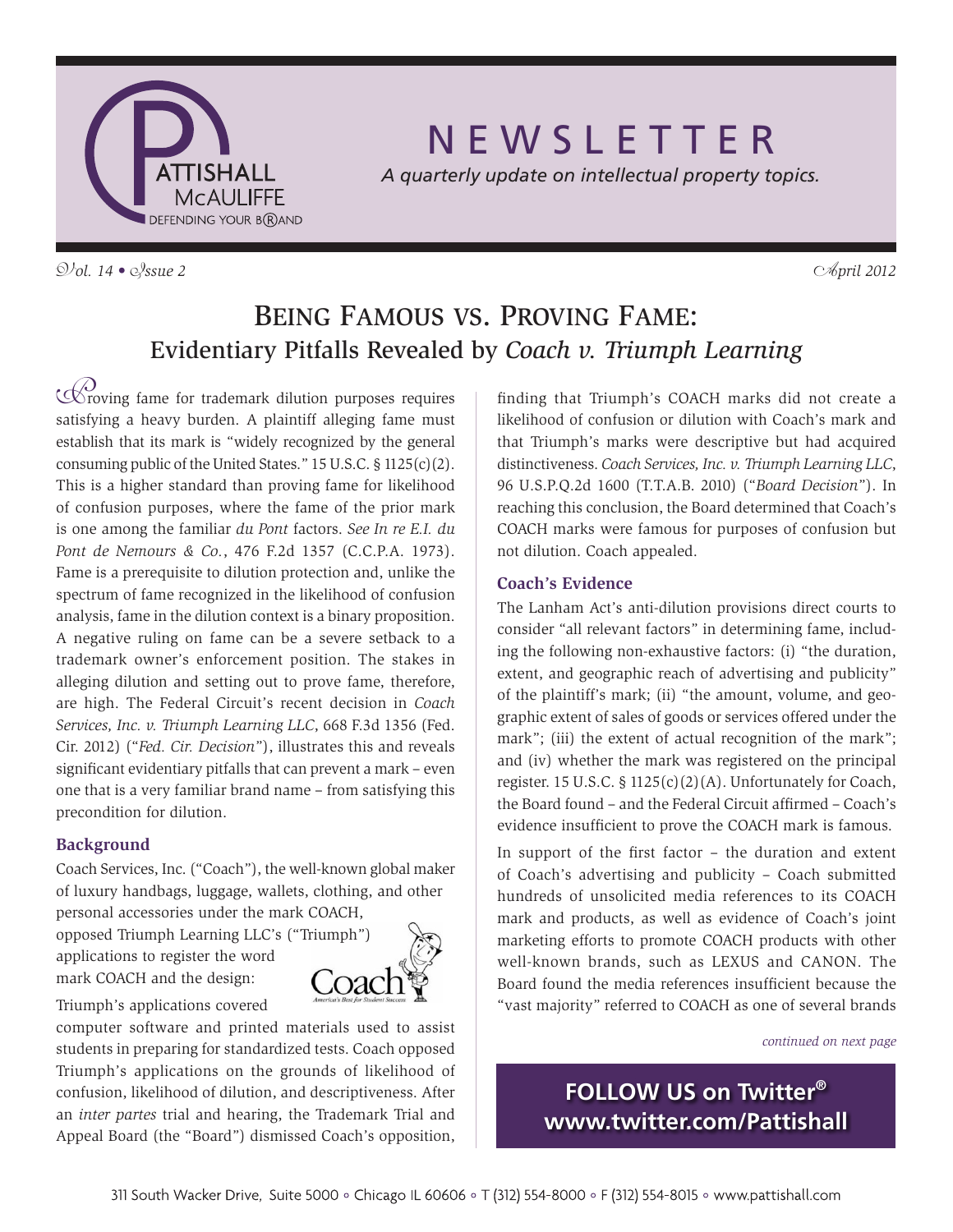#### *continued from cover*

and because too few of the articles spoke specifically to the renown of the COACH mark. *Board Decisio*n, 96 U.S.P.Q.2d at 1611. The Federal Circuit affirmed on this point, and noted that, although Coach's mark certainly has "achieved a substantial degree of recognition," many of the articles Coach submitted were published subsequent to the filing of Triumph's applications. Because "an owner of an allegedly famous mark must establish that its mark had become famous prior to the filing date of the trademark application" it opposes, the Federal Circuit disregarded all of Coach's media references dated after Triumph's December 2004 filings. *Fed. Cir. Decision*, 668 F.3d at 1375 (quoting *Toro Co. v. ToroHead Inc.*, 61 U.S.P.Q.2d 1164, 1174 (T.T.A.B. 2001)). The Federal Circuit agreed that Coach's evidence of joint marketing under the COACH mark also failed to satisfy this fame factor because Coach did not submit any evidence showing the success or effect of its marketing efforts with consumers. *Id.* As a result, the Federal Circuit affirmed the Board's negative findings with regard to this factor.

In attempting to prove the second fame factor – the amount and volume of sales and advertising under the mark – Coach submitted by notice of reliance its annual reports from 2000 to 2008, which showed extensive sales and advertising of COACH-branded products dating back to years before Triumph's applications. The Board, however, rejected this evidence on the ground that Coach did not authenticate the annual reports and that Coach could not introduce them merely by notice of reliance as a printed publication pursuant to Trademark Rule 2.122(e), 37 C.F.R. § 2.122(e). Historically, the Board did not permit parties to enter annual reports into evidence by notice of notice of reliance; however, in 2010 in *Safer Inc. v. OMS Investments Inc.*, 94 U.S.P.Q.2d 1031, 1039 (T.T.A.B. 2010), the Board expanded the scope of documents admissible as printed publications to accept documents printed from the Internet when those documents had the proper indicia or authenticity and public accessibility (*e.g.*, website URL and date accessed). Here, the Federal Circuit affirmed the Board's evidentiary decision to reject Coach's annual reports, finding that the reports were not admissible as printed publications under the Board's pre-*Safer* rules. *Fed. Cir. Decision*, 668 F.3d at 1363-64. The court similarly rejected Coach's argument that the Board should have accepted the reports under *Safer* because they were publicly available online, explaining that the documents Coach submitted were not taken from the Internet and nonetheless did not include the indicia of authenticity *Safer* required for Internet documents. *Id.* Thus, Coach's only evidence of sales

and advertising expenditures was the testimony of Coach's former General Counsel, who testified only about Coach's 2008 figures. Although the amounts were large, they were insufficient evidence of fame because they corresponded to dates well after Triumph's filings.

Next, the Federal Circuit affirmed the Board's finding that Coach's internal brand awareness study was "of dubious probative value" on the issue of fame. *Fed. Cir. Decision*, 668 F.3d at 1375 (quoting *Board Decision*, 96 U.S.P.Q.2d at 1611). The 2007 study surveyed women between the ages of 18 and 24, finding 96% aided awareness of the COACH brand. Although this is a high figure, the Board and Federal Circuit both noted that Coach conducted the survey years after Triumph filed its applications. Furthermore, the survey did not evidence any recognition by women in other age groups or by men. For a mark to be famous, the dilution statute requires that it be "widely recognized by the general consuming public of the United States." 15 U.S.C. § 1125(c)(2)(A). This 2006 revision to the statute foreclosed the possibility of niche market fame, which was all Coach's survey demonstrated.

The Federal Circuit accepted Coach's evidence of its sixteen COACH registrations as relevant to the fame analysis, but found they could not be *conclusive* evidence of fame. *Fed. Cir. Decision*, 668 F.3d at 1374.

Coach also referred the Board to two Second Circuit decisions, decided in 1991 and 2002, which noted consumers' recognition of Coach as evidence of the fame of its COACH mark. The Board did not specifically address those cases, but the Federal Circuit agreed with Triumph that they were irrelevant and not probative of fame because the 1991 case did not involve a dilution claim and both cases focused on the hangtag features of Coach's products rather than the COACH mark alone. *Id.* at 1375-76.

Upon analyzing Coach's evidence of fame, the Federal Circuit affirmed the Board's finding that, based on the evidentiary record, Coach had failed to prove the fame of its COACH mark, which was dispositive of Coach's dilution claim.

### **Lessons Learned**

There are many differences between the federal rules and the Board's rules for introducing evidence into the record. There also are many difficulties in carrying the heavy burden of proving fame for a winning dilution claim. Faced with these challenges, it is not uncommon for litigants in Board proceedings to propound evidence that is held to be defective, insufficient, or unpersuasive. The case could be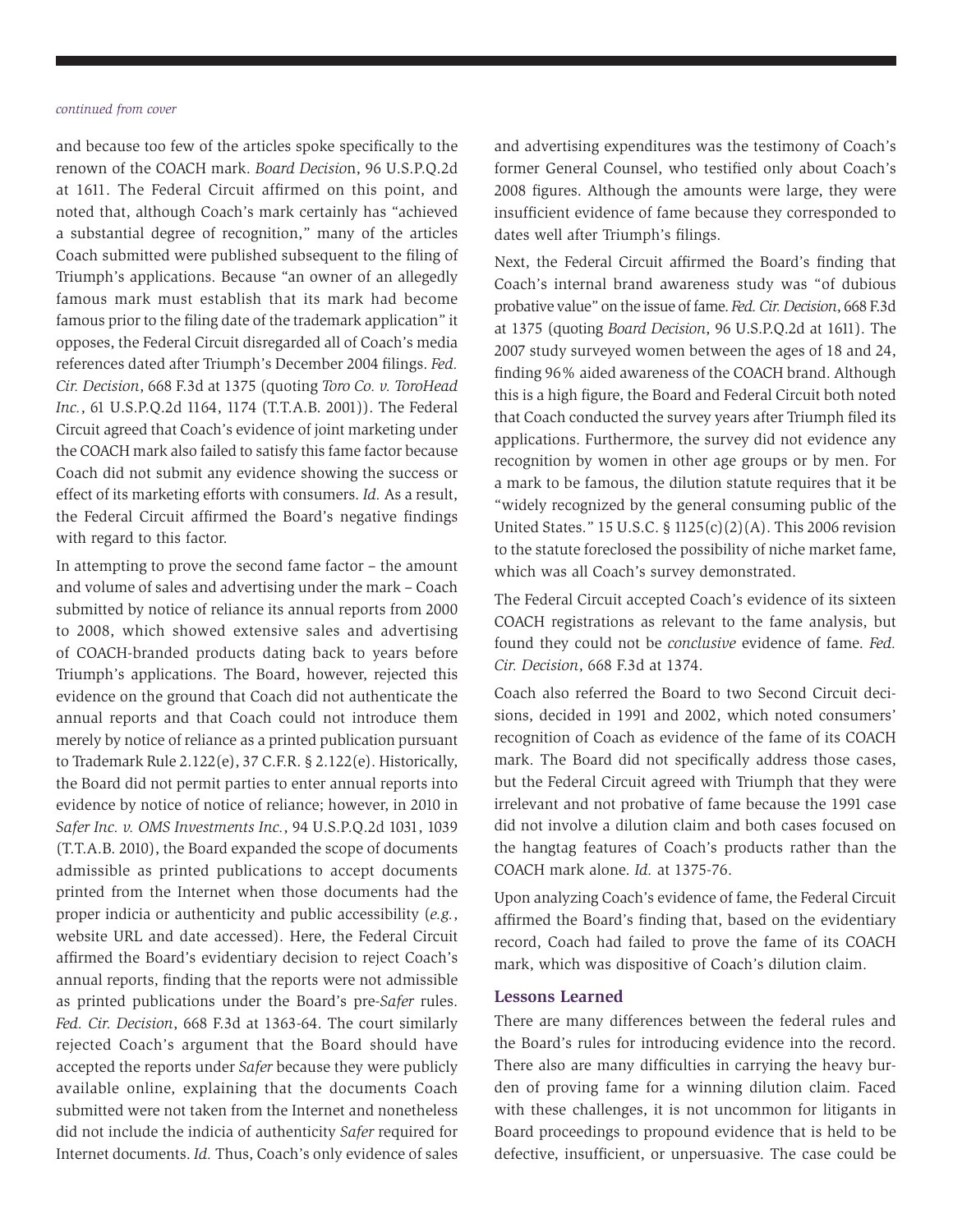made that COACH actually is a famous mark that should enjoy dilution protection; however, the Board and Federal Circuit found otherwise in *Coach v. Triumph* based on the evidence of record.

Future litigants should avoid the pitfalls that plagued Coach's evidence. First, as the Federal Circuit noted, "Although the Board's requirements for admission of evidence via a notice of reliance are specific, and do not mirror the Federal Rules of Evidence, they can be readily learned and easily satisfied." *Fed. Cir. Decision*, 668 F.3d at 1365. Parties asserting fame must either follow the Board's rules for submitting notices of reliance carefully – for instance, by satisfying the requirements for admitting documents as printed publications – or enter such evidence into the record with proper authenticating testimony, either through trial depositions or, if available by stipulation, by declaration. Typically, the Board grants parties wide latitude to adjust the rules for entering evidence by agreement, as in its Accelerated Case Resolution ("ACR") procedure. Regardless, the Board tends to enforce its rules and any agreed upon modifications to the tee. Therefore, parties must be cognizant of the Board's specific evidentiary requirements to avoid exclusion of potent evidence – here, annual reports showing hundreds of millions of dollars worth of relevant sales and advertising expenditures.

Proving fame for dilution purposes requires very specific evidence. Because fame for dilution is a yea or nay prerequisite to any viable dilution claim, the stakes for entering sufficient and persuasive evidence are high, especially in Board proceedings where evidentiary objections only are decided *after* the completion of all trial briefing. Parties must also take care to show that their marks became famous *before*  their opponents' applications were filed, and should cultivate evidence accordingly. Similarly, parties should make sure that any surveys, polls, or recognition studies encompass a sample broad enough to pass for the general U.S. consuming public if they are going to be used to prove fame. Finally, evidence of advertising alone may not satisfy the Board; rather, parties should endeavor to prove the fruits of their marketing, either through timely brand awareness surveys (preferably showing unaided consumer recognition of the mark) or by other means. With this evidence in the record, the owner of a mark that is famous in the marketplace is in the best position to secure a finding of fame from the Board.

*– Ian J. Block*

## FIRM UPDATE & ANNOUNCEMENTS

### **APPOINTMENTS**

**Ashly Iacullo Boesche** has been slated as Secretary and Treasurer of the Young Lawyers Section of the Chicago Bar Association.

**Bradley L. Cohn** has been appointed to the Board of Directors of the Illinois Institute of Continuing Legal Education.

**Daniel Hwang** has been appointed to the INTA Saul Lefkowitz Moot Court Competition Committee. **Daniel** has also been slated as a Director of the Young Lawyers Section of the Chicago Bar Association.

**Jonathan S. Jennings** has been nominated for membership on the Board of Managers for the Chicago Bar Association. He will serve a two-year term beginning in June 2012. **Jonathan** also was appointed a Project Team Chair for the INTA Pro Bono Committee. Earlier this year, **Jonathan** served on INTA's Pattishall Medal Project Team.

**Janet A. Marvel** has been nominated to the Board of Managers of the Intellectual Property Law Association of Chicago (IPLAC).

**Alexis E. Payne** has been reappointed by the American Bar Association to serve as the Vice Chair of the ABA Committee on Promotions and Marketing Law for another year.

**Belinda J. Scrimenti** was re-elected to a second two-year term as a Director of the Women's Bar Association of Illinois, commencing July 2012. **Belinda** has also been appointed to the INTA 2012-13 Emerging Issues Committee.

#### **PRESENTATIONS**

**Phillip Barengolts** spoke on "The Stop Online Piracy Act (SOPA): What happens next?" on an IPLAC panel at the DePaul University College of Law on April 11, 2012. As Chair of the IPLAC Copyright Committee, **Phil** also organized a panel discussion on "Copyrighting Trademarks: Misuse or Fair Use in Commerce?" on April 18, 2012.

**Ashly Iacullo Boesche** moderated a panel discussion at the Chicago Bar Association on "Assessing Damages in IP Cases" on April 3, 2012.

**Jasmine R. Davis** spoke at the CBA YLS Intellectual Property Committee Meeting on March 7, 2012, on the topic "Is That Bag Prada or Prado?: Protecting the Fashion Industry's IP."

**Jonathan S. Jennings** spoke on "Building and Protecting a Brand" at Northwestern University School of Law's 7<sup>th</sup> Annual Entrepreneurship Law Conference entitled "INC. to Empire: The Legal Growth of Your Business" on March 3, 2012.

**Alexis E. Payne**, on behalf of the ABA Committee on Promotions and Marketing Law, will moderate a roundtable on "Emerging Technology and The Impact on Marketing and Promotions" on June 6, 2012. On June 21, 2012, **Lexy** will conduct a webinar for the Promotions Marketing Association on "How to Ensure Compliance with the Federal Trade Commission's Revised Endorsement and Testimonial Guides."

**Belinda J. Scrimenti** spoke on a panel on "The Rise and Fall of Aesthetic Functionality" at the ABA Section of IP Law's 27th Annual Intellectual Property Conference in Washington, DC, on March 30th, 2012, and presented a paper entitled "A Legal Kaleidoscope – Single Color Trademarks From pre-*Owens-Corning* Pink Insulation to *Louboutin* Red-Soled Shoes."

**Joseph N. Welch II** will present an "Overview of 2011-2012 Federal Court, TTAB and UDRP Decisions" at the Practicing Law Institute's Advanced Trademark Law Annual Review 2012 in New York, on May 1, 2012.